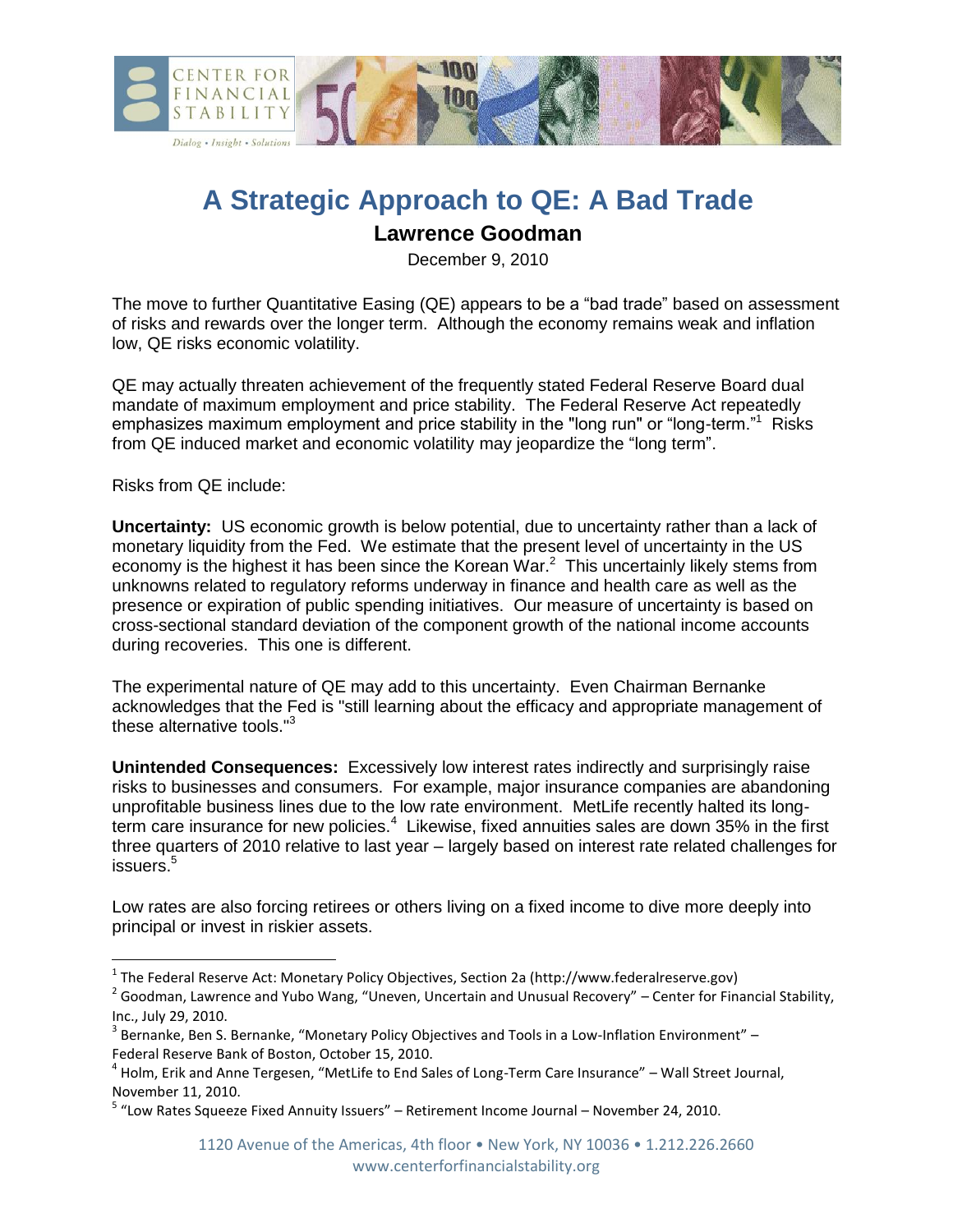

**Weakened Contingency Plan:** Under present circumstances, QE meaningfully weakens the Fed's hand in the event of a serious economic or financial crisis. Although the Fed can engage in additional QE or purchase a wider range of securities, the efficacy of such a move is diminished the more QE is the present policy of choice.

**Power of a Few:** Markets are now more personal since QE. In other words, the action of a small number of officials holds increasing sway over markets relative to the sum of many atomized players. Some even suggest a Fed Chairman's speech now commands substantially more attention than the "King of Economic Indicators" or payroll employment.

**Track Record:** History suggests that the ability of the Fed to synchronize monetary policy with the economy is dubious. The Fed policy of "fine tuning" in the 1960s – effectively adjusting monetary policy to smooth disturbances in the economy – ultimately surrendered to inflation in the 1970s. Likewise, the infusion of money in the early 2000s – deemed critical to rescue the world from deflation $6<sup>7</sup>$  – remained unchecked until the financial crisis.

Even the Japanese experience with QE is mixed. Despite the creation by Bank of Japan of five times the equivalent of its required reserves between March 2001 and March 2006," Richard Koo from the Nomura Research Institute finds that "quantitative easing was the twenty-first century's greatest monetary non-event".<sup>8</sup> During this period, BoJ clearly helped propel the financial crisis via the carry trade – borrowing in yen and investing in higher yielding assets such as Emerging Markets.

**Asset Bubbles:** Fluctuations in Fed policy unambiguously influence commodity prices as well as risky assets.<sup>9</sup> For example, a simple annotated chart of the Commodity Research Bureau (CRB) index since the beginning of the financial crisis clearly illustrates how sharp price shifts oscillate between a slide in global demand pushing prices lower or a fresh ease by the Fed propelling prices higher. These swings destabilize Emerging economies, food producers, and consumers.

QE can readily backfire, if risky assets such as stocks, commodities, and Emerging Markets that benefited from the Fed's policy suddenly correct. Emerging Market assets remain especially vulnerable over the next 12 months, due in part to recent gains and appreciation fueled by QE. The Brazilian real is already overvalued by 20-25% based on our calculations. Foreign market volatility could readily tarnish US market and economic performance by the middle of 2011.

**Inflation:** Although inflation is clearly low, the threat of a downward deflationary spiral may be overstated. Many fear a 1930s style deflation based largely on core inflation or inflation excluding food and energy. The reality is the measure may be somewhat flawed in part due to

 6 Bernanke, Ben S. "Deflation: Making Sure 'It' Doesn't Happen Here" – Washington, DC, November 21, 2002.

 $^7$  Rogoff, Kenneth, et.al. "Deflation: Determinants, Risk, and Policy Objectives" – IMF, April 30, 2003.

<sup>8</sup> Koo, Richard, *Lessons from Japan's Great Recession* – John Wiley & Sons (Asia) Pte. Ltd., 2008.

<sup>&</sup>lt;sup>9</sup> Goodman, Lawrence. "Managing the Volatility Moving Money and Markets" – New Orleans, LA, September 16, 2010.